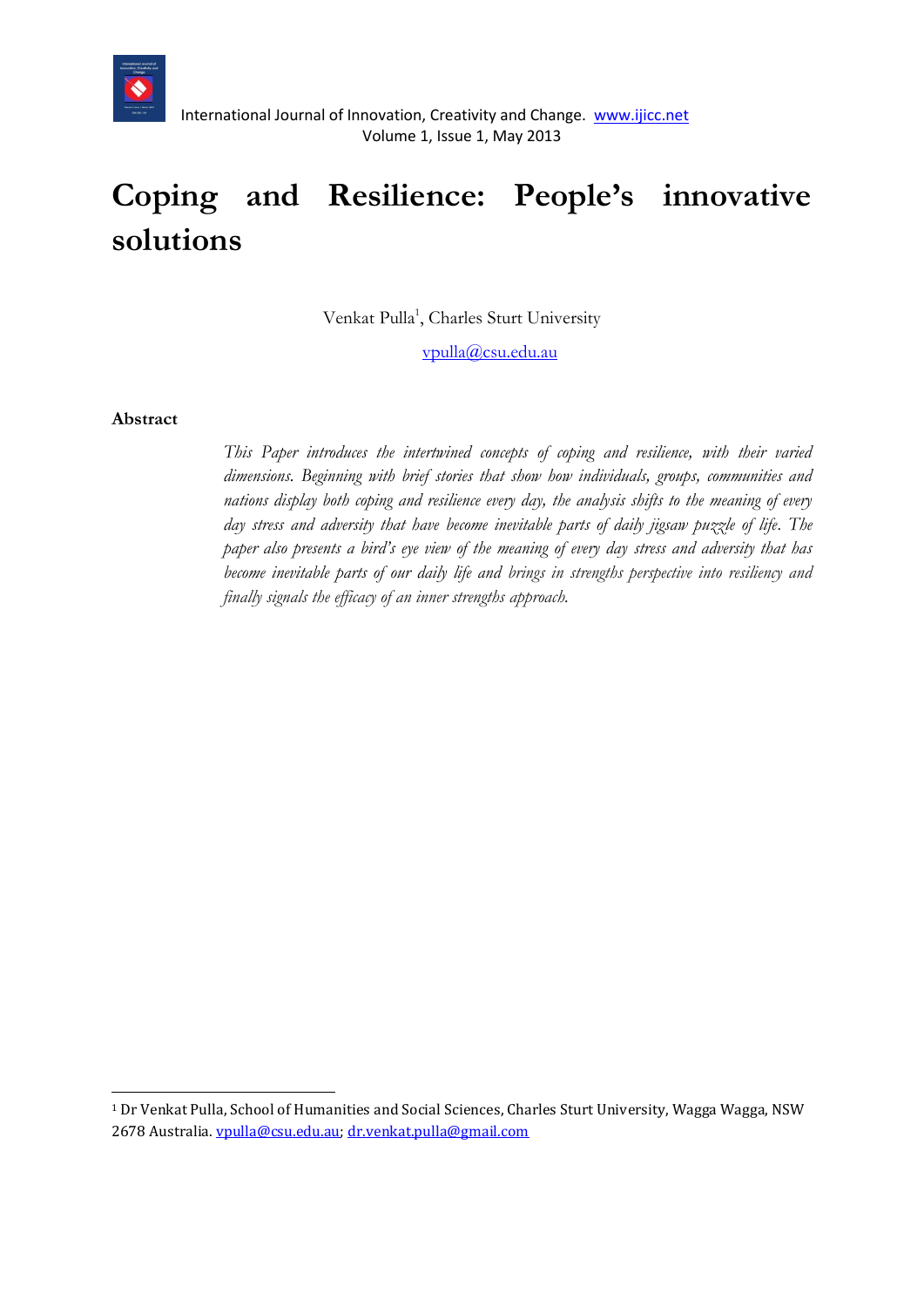

Hearing real-life tales of resilience is not only inspiring, it can help us gain perspective as we face our own obstacles and challenges in life. To qualify my statement above, following is a reel of stories from people worldwide who have survived -- and thrived -- through trying times. Some of us would have heard how the 33 miners trapped under the earth in Copiago, Chile, communicated with their families through tiny passages that rescuers were able to drill into the mine. The miners had been trapped for 17 days, living off limited reserves in one of the mine's emergency shelters, the nine-inch holes just big enough to pass messages, food, water and basic supplies. (The Huffington Post, 2011).

#### **Stories and stories**

#### *Hurricane Katrina*:

Five years after the levees broke during hurricane Katrina, the effect of the storm was still evident throughout New Orleans: schools are struggling, there is still remnants of trash and debris, houses are abandoned, and many live in poverty. Despite, everything the spirit of New Orleans, one of the most unique and lively cities in America lives on. The residents were applauded for their resilience by the president Obama when he visited them for their five-year anniversary of Katrina (The Huffington Post, 2011).

#### *Ethiopia:*

When someone mentions Ethiopia, an image conjures in most minds of famine with graphic images of starving children. Beyond the vivid World Vision documentaries that we see on television shows, there is another side - a pastoral society that suffers, but one which also survives droughts. The Adaptive Strategies employed to minimize risks in times of drought, and are reversible and not thought to be detrimental to their abilities to recover once the drought ends (Alinovi, et al, 2010). These include temporary migration, livelihoods diversification, and use of social support systems. Of course there are also some distressful coping mechanisms that these pastoralists use as a last resort, that are considered irreversible, and from which it is difficult for them to recover from after the drought (Maxwell and Caldwell, 2008). These included: reduced and changed food consumption; slaughtering livestock or selling them at distress prices; and depletion of other productive assets. Certainly we would consider them more resilient if they employed mainly adaptive and few distressful coping mechanisms during drought. In a recent study undertaken by Mercy Corps (2012) a number of associations were found between access and use of distressful coping mechanisms. The following diagram adapted from the Mercy Corps (2012) study clearly illustrates these relationships.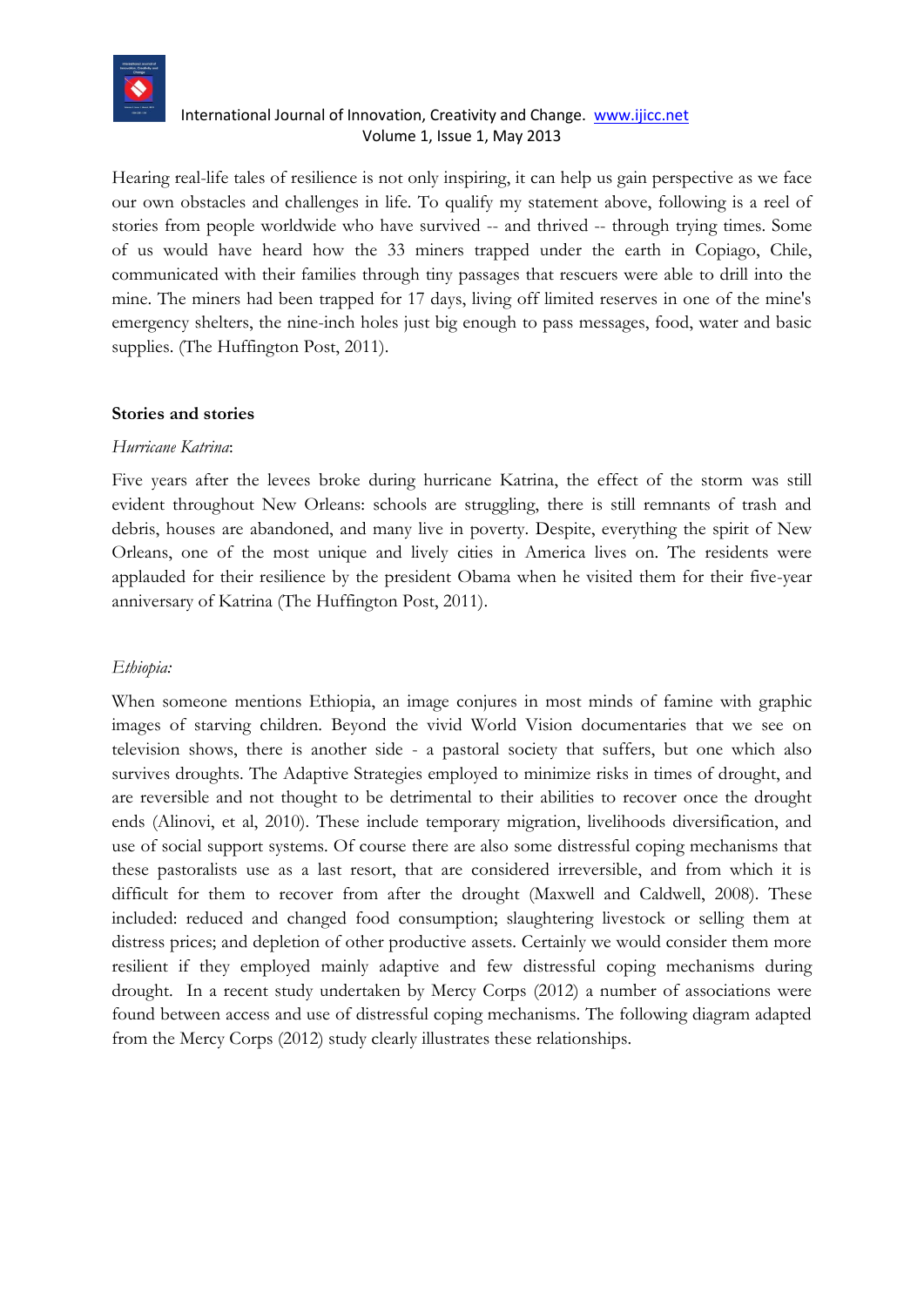



Figure 1: Associations found between access to resources and use of distressful coping mechanisms

[The Diagram is adapted from *Conflict to Coping* (Mercy Corps, 2012)]

#### *Bangladesh:*

More than a third of the world's people live within 62 miles of a shoreline. A recent study of 136 port cities found that those with the largest threatened populations will be in developing countries, especially those in Asia. Worldwide, the two cities that will have the greatest proportional increase in people exposed to climate extremes by 2070 are both in Bangladesh: Dhaka and Chittagong, with Khulna close behind. Though some parts of the delta region may keep pace with rising sea levels (thanks to river sediment that builds up coastal land), other areas will likely be submerged. But Bangladeshis don't have to wait decades for a preview of a future transformed by rising seas. From their vantage point on the Bay of Bengal, they are already facing what it's like to live in an overpopulated and climate-changed world. They've watched sea levels rise, salinity infect their coastal aquifers, river flooding become more destructive and cyclones batter their coast with increasing intensity—all changes associated with disruptions in the global climate.

"On May 25, 2009, the people of Munshiganj, a village of 35,000 on the southwest coast, got a glimpse of what to expect from a multi-foot rise in sea level. That morning a cyclone, called Aila was lurking offshore, and its 70-mile-an-hour winds sent a storm surge racing silently toward shore, where the villagers, unsuspecting, were busy tending their rice fields and repairing their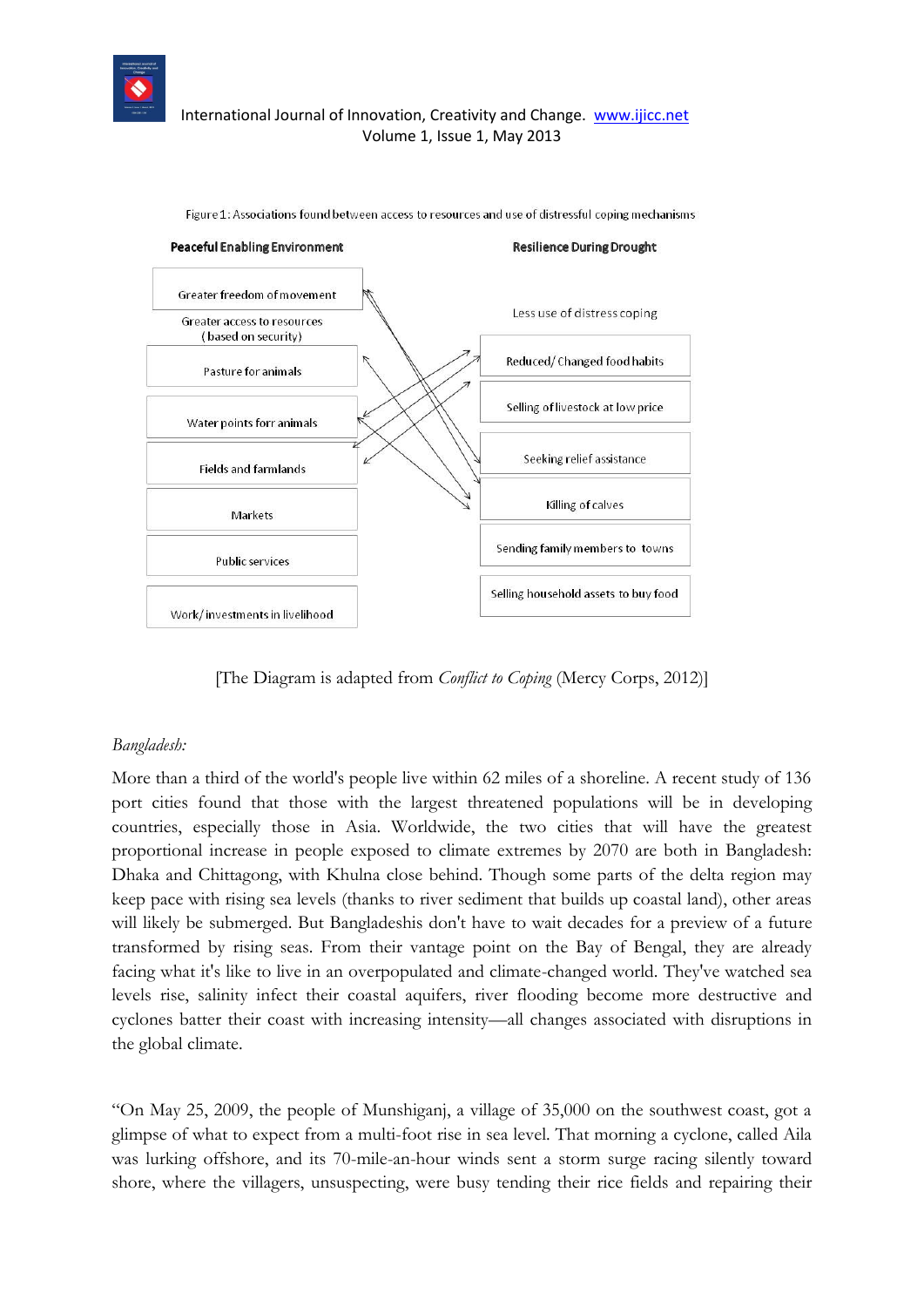

nets. Shortly after ten o'clock Nasir Uddin, a 40-year-old fisherman, noticed that the tidal river next to the village was rising "much faster than normal" toward high tide. He looked back just in time to see a wall of brown water start pouring over one of the six-foot earthen dikes that protect the village—its last line of defence against the sea. Within seconds water was surging through his house, sucking away the mud walls and everything else. His three young daughters jumped onto the kitchen table, screaming as cold salt water swirled around their ankles, then up to their knees. "I was sure we were dead," he told me months later, standing in shin-deep mud next to a pond full of stagnant green water the colour of antifreeze. "But God had other plans." As if by a miracle, an empty fishing boat swept past, and Nasir grabbed it and hoisted his daughters inside. A few minutes later the boat capsized, but the family managed to hang on as it was tossed by waves. The water finally subsided, leaving hundreds of people dead along the southwest coast and thousands homeless. Nasir and most of his neighbours in Munshiganj decided to hunker down and rebuild, but thousands of others set out to start a new life in inland cities such as Khulna and Dhaka"(Belt, 2011).

Thousands of people arrive in Dhaka each day, fleeing river flooding in the north and cyclones in the south. Many of them end up living in the densely populated slum of Korail. And with hundreds of thousands of such migrants already, Dhaka is in no shape to take in new residents. It's already struggling to provide the most basic services and infrastructure. The people of Bangladesh have much to teach us about how a crowded planet can best adapt to rising sea levels. For them, that future is now (Belt, 2011).

#### *Uganda:*

Bwera, a Ugandan city on the banks of the Rubirihiya River separates the Democratic Republic of Congo (DRC) and Uganda, east of the Beni region. Ugandans and Congolese sell from the same stalls. They all discuss products and prices in "Kinande", their shared mother tongue but carry transactions in shillings on the Ugandan side, and in francs on the Congolese one. The same merchants do their market rounds on both sides of the border. Truck drivers with bananas and palm oil from the Congo cross the border and unload their merchandise in Uganda, but on the other side of the border, they show Ugandan ID papers. The same goes for the Ugandan drivers who enter the Congo through Kasindi. When they go through customs loaded with beer, bags of grey cement, corn starch and other products, they pull out Congolese ID, which exempts them from certain taxes. "I can't tell the difference between a Ugandan and a Congolese when I arrive at the barrier," says an embarrassed agent from Kinshasa who works at the border post ((Kokonyange & Syfia International, 2012). My question is: does it matter to differentiate who is Ugandan and who is Congolese in this context? This is a fundamental example of coping and resilience.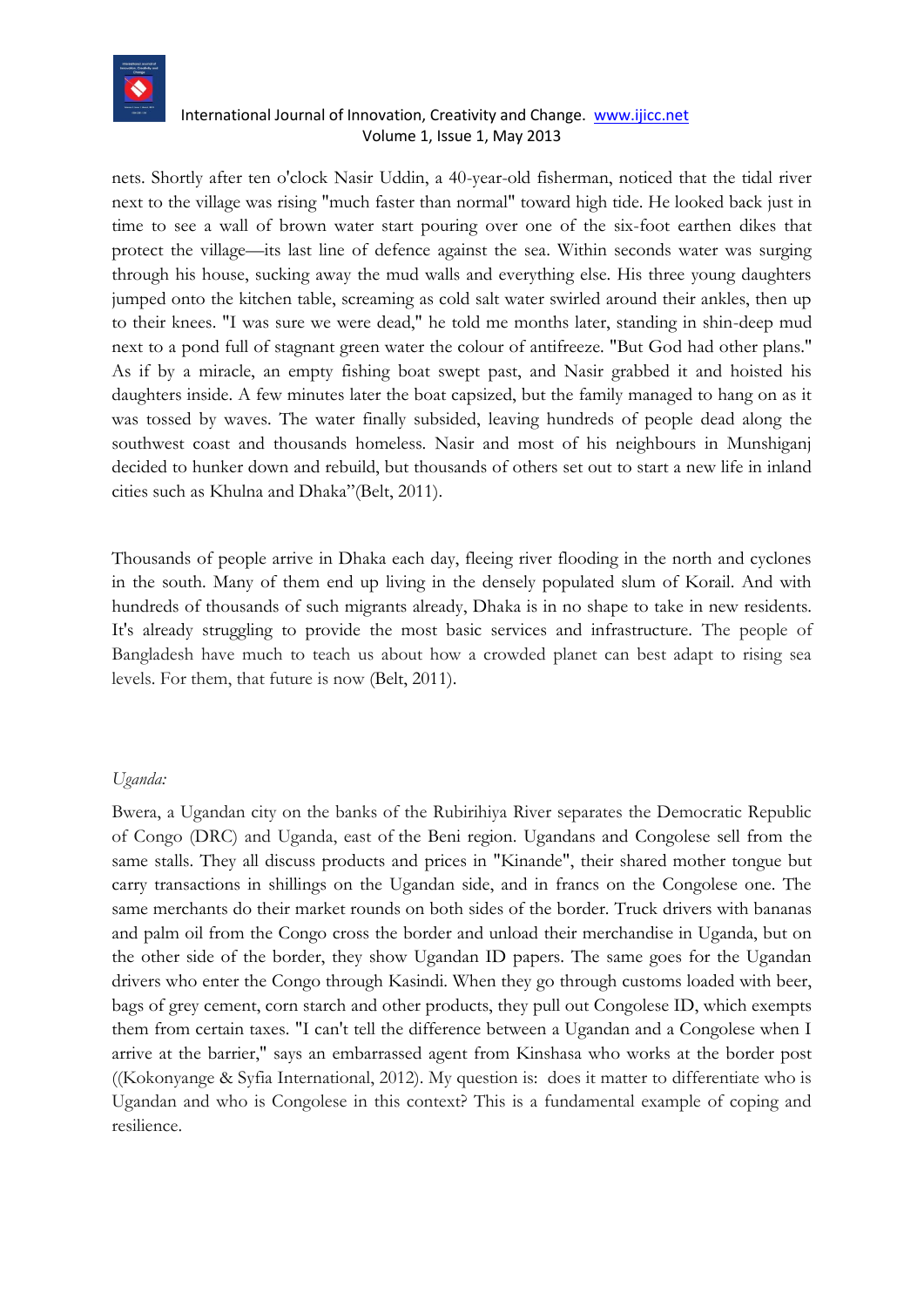

# *The Individual Stories*

Over the years I have heard the two terms, coping and resilience, resonate quite clearly through various conversations and brave stories that many people have told me. There was something heroic about some of them, while others were plain and simple. Their strategies for mere survival recognise an essential will to thrive and others recognised a will to flourish and move ahead. Tewodros Fekadu, a friend of mine, an artist, community worker and a writer, now lives on the Gold Coast in Australia. Teddy, as he is fondly called, recounted the challenges and triumphs of surviving a poverty-stricken childhood in the streets of Ethiopia. With the backdrop of the civil war he spent years as an orphan, struggling with his loneliness - his only companion - and the need for love. His life brought him as a refugee to Japan for another ten years until he moved as a more permanent refugee to Australia. His journey spanned five countries and three continents, with sometimes meaningless and sometimes meaningful contact with the Catholic Church, the police, the law and life in Japanese detention centres. His story is oneof family love unacknowledged by his wealthy father and abandoned by his desperate, poor mother. It is also a story of one man's pride, his defiance and triumph, beautifully presented in a book called, *No One's Son* (Fekadu, 2012).

Christa Brelsford lost her right leg when she was caught under falling debris during the earthquake in Haiti in January. She and her brother were in Port-au-Prince doing volunteer work. Now, with the help of a prosthetic leg, she continues to pursue her passion for rock climbing and has seen the top of steep cliffs all over New Mexico. Unstoppable, Brelsford hopes to run a half-marathon in December, and would like to return to Haiti to continue helping people (Kong, 2010).

John Dommett told me his story of how epilepsy and a misdiagnosis of intellectual disability escalated very quickly into the loss of his social roles and his dreams resulting in the assumption of incompetence, rapid devalued status and an income of 20 dollars a fortnight from a sheltered workshop and many years reclaiming his life (Dommett, 2010) Braj Bhushan, spoke with me about how elderly men and women handle anxiety, depression, somatisation and cognitive competence rather proactively in India. Coralie Graham, in her conversations at a conference spoke about how adaptability and a positive outlook can predict better mental health in elderly men and women in Australia (Bhushan, 2010; Graham, 2010). Anne Riggs, an art therapist spoke about people living on the brink of suicide and how she observed her subjects delve into what hurts, disturbs and stultifies in order to offer something back that reveals, transforms and restores (Riggs, 2010). In all the above narratives resilience as it emerges is best understood as a process and also as an idea more typically referred to as "resilience". (Leadbeater et al., 2005)

The central message from the above stories is that recovery from any calamity does not involve restoration of the status quo but instead requires development of pathways leading forward to possible and preferred futures. In response to both man made and natural disasters, individuals and collectives face the challenge of 'What now and what next?' amidst the damage, loss or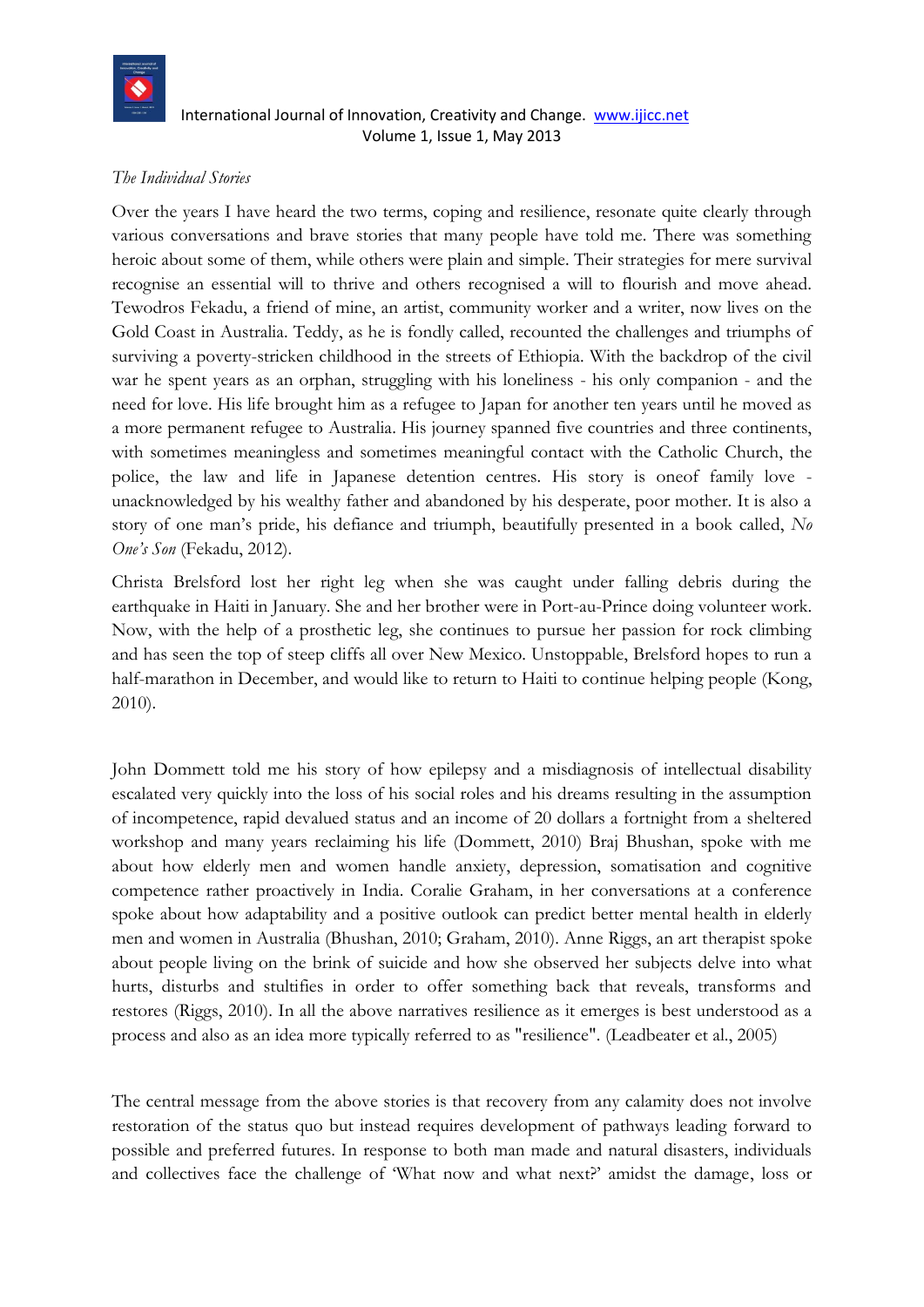

irrevocable changes. We are witness to profound and unanticipated disruptions of different dimensions playing out again and again around the globe. What helps people cope with disaster? What aids in their recovery? What factors support capacity for individuals and communities to build positive futures 'out of the ashes'? These are the compelling questions and concerns that suggest life is not often like 'still waters'. I have always thought there are ripples whose sound and gaze we miss under the still waters. In more simple terms, stress is a load, a burden that one can carry without a disruption, but it can tear a muscle or stretch our emotional abilities as we struggle to withstand its weight. Thus, there are sudden, acute stresses that we can see or describe and there are others that we might not feel in the beginning, but whose symptoms slowly appear (Pulla, 2013). Stress, adversity and challenge have become inevitable parts of our daily *jigsaw puzzle of life* - and are sometimes out of control. However, the way we think about stress appears to me as being very much in our control and could make a big difference in how we can handle ourselves at the cross roads of unseen stresses. Some people feel helpless in the face of stress and adversity and easily give up attempts to change or improve their conditions, while others manage and move on. Research is suggesting that an option exists. People can learn to cope and acquire resilience (Masten & Coatsworth, 1998; Revich & Shatté, 2002; Schneider, 2001; Abramson, Seligman & Teasdale, 1978; Siegel, 1999). Perceived stress occurs when an individual feels an inability to control the present situation or develop an emotional response to mitigate its effects. The types of stress reactions noticed across various stages of life appear to be physiological, emotional, cognitive and behavioural and, beginning with childhood, these reactions vary by age, maturity and exposure.

According to Folkman & Lazarus (1984), the central processes in the management of stress include accepting, tolerating, avoiding or minimising the stressor as well as gaining mastery over the environment. Anything that we do to adjust to the challenges and demands of stress in order to reduce the impacts of stress can be defined as coping. Thus, coping can be viewed as constant changes in our cognition and the use of behavioural effort to mitigate both external and internal demands that are appraised as 'taxing' (Cummings, 1991) or 'exceeding the resources of the person' (Folkman & Lazarus, 1984). Coping is explained as conscious effort to solve personal and interpersonal problems in an effort to master, minimize or tolerate stress or conflict (Snyder, 1999; Weiten, & Lloyd; 2008 Zeidner, & Endler, 1996). In literature on coping there are a number of adaptive or constructive coping strategies, i.e., those strategies that appear to be reactive to stress and that reduce stress levels. This contrasts with proactive coping in which a coping response, aims to head off a future stressor.

# **Coping Strategies**

Coping responses are partly controlled by personality (habitual traits), but also partly by the social context, particularly the nature of the stressful environment (Carver & Connor-Smith, 2010). While there are a number of ways by which people cope, most of these mechanisms can be classified into *adaptive* coping (or appraisal coping), *problem focused* and *emotion focused coping*.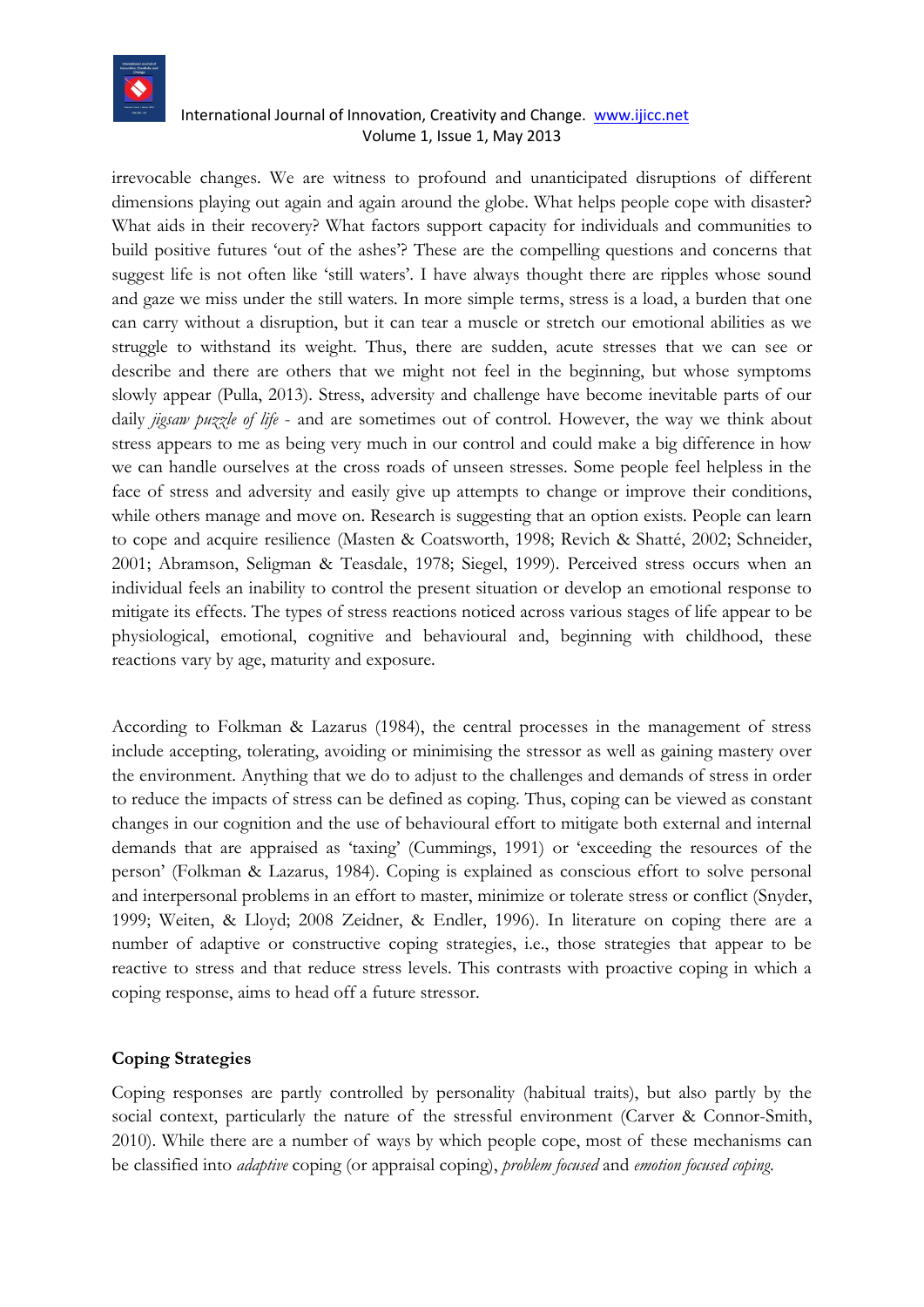

There are basic distinctions made between various contrasting strategies, for example: problemfocused versus emotion-focused; engagement versus disengagement; cognitive versus behavioural. Weiten (2008) provides a useful summary of three broad types of coping strategies:

- appraisal-focused (adaptive cognitive),
- problem-focused: any coping behaviour that is directed at reducing or eliminating a stressor, adaptive behavioural
- emotion-focused: directed towards changing one's own emotional reaction to stressor

Appraisal-focused strategies assist with personal modifications of the way we think occur when the person modifies the way they think, for example: employing denial, or distancing oneself from the problem. People may alter the way they think about a problem by altering their goals and values, such as seeing the humour in a situation. Laughter Yoga is being taught around the world today as a simple and profound exercise routine. It is a complete wellbeing workout that is sweeping the world. The brainchild of Indian Physician, Dr. Madan Kataria, has put forward that laughter is the best medicine. Clinical research on Laughter Yoga methods, conducted at the University of Graz in Austria; Bangalore, India and in the United States has proved that laughter lowers the level of stress hormones (epinephrine, cortisol, etc) in the blood. It fosters a positive and hopeful attitude and it is less likely for a person to succumb to stress and feel helpless, by laughing away their troubles (Kataria, M, 2012).

Meditation and the practice of mindfulness for example, is being seen as not only a technique to calm one's emotions, but with the ability to bring humanity 'together' as it assists with the acquisition of inner quietness, peace and a sense of balance. Depending upon individual perceptions and the nature of stress, it is possible to combine the above coping strategies. While both seem to have their own advantages, counsellors and social workers tend to work with and encourage problem-focused coping mechanisms as it allows a greater perception of individual control over one's own problem, while emotion-focused coping may lead to a reduction in perceived control.

Folkman and Lazarus (1984) identified five emotion-focused coping strategies:

- disclaiming
- escape-avoidance
- accepting responsibility or blame
- exercising self-control
- positive reappraisal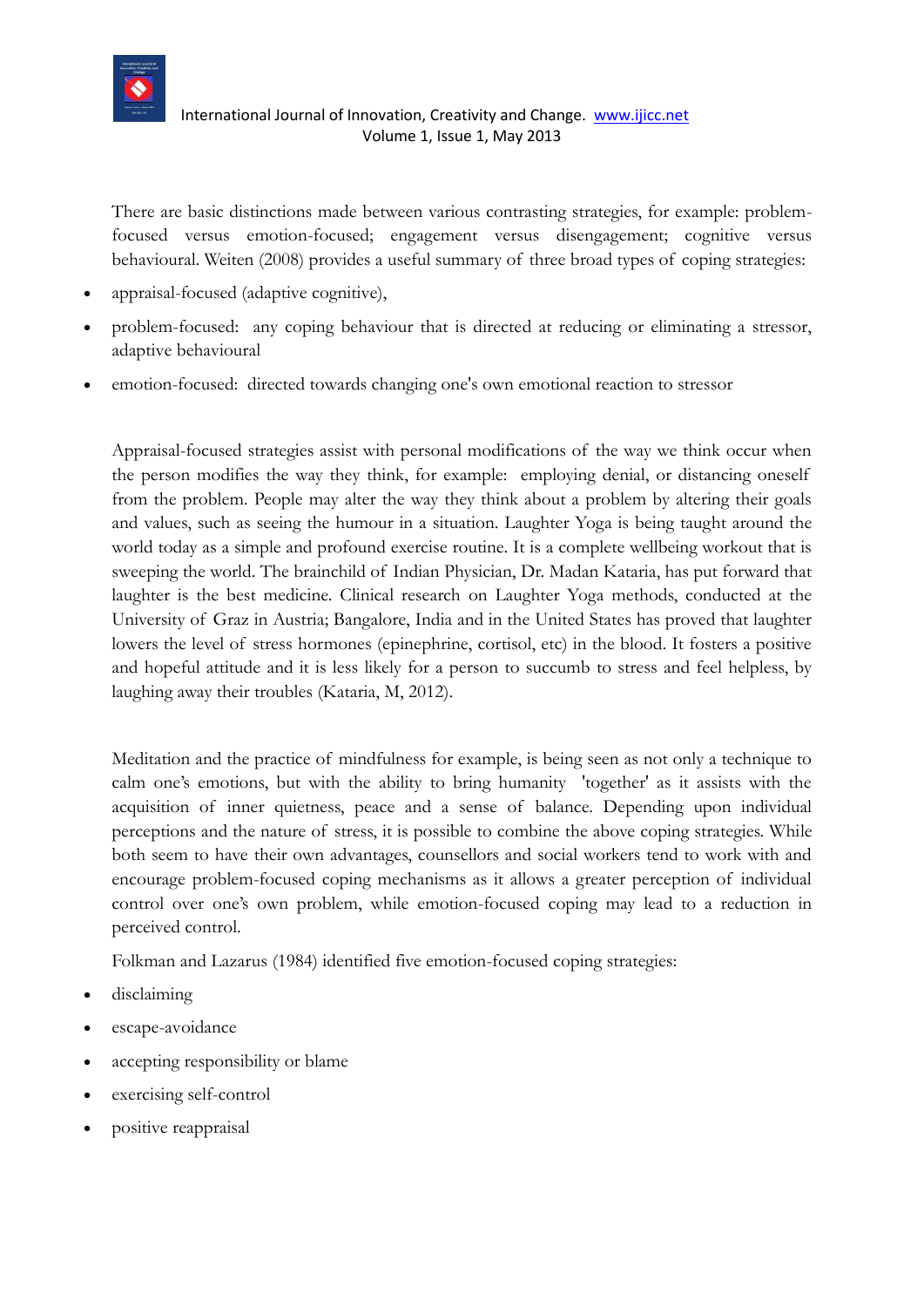

They also highlight problem-focused coping strategies. Seeking social support attends to the problem. "…taking action to try to get rid of the problem is a problem-focused strategy, but so is making a list of the steps to take". Lazarus notes, "… the connection between his idea of 'defensive reappraisals' or cognitive coping and Freud's concept of 'ego-defenses' coping strategies thus overlapping with a person's defense mechanisms. Anticipatory Coping is also known as proactive coping. Society makes great efforts in this direction. City councils remind us to prepare for summers as well as monsoons, but there is a limited amount that individuals can do to reduce the stress of some difficult challenge just by anticipation. Stoeber & Janssen (2011) examine the benefits of positive reframing as an adaptive strategy. Their research focussed on the issue of perfectionism and the benefits of cognitively reframing negative attitudes by questioning the perfectionist expectation and criticism. This is another pathway into opening up new ways of thinking that solve problems by erasing the thoughts that are creating the problem. Religious coping has been found to be the most common coping response, with one study reporting that 17% use religion as a coping response.

#### *Maladaptive coping*

Due to work and life stresses people also tend to adopt negative or maladaptive coping. While adaptive coping methods improve functioning, a maladaptive coping mechanism may assist in immediate symptomatic reduction, but maintains and even contributes to the growth of the disorder. Maladaptive techniques can seem to be effective in the short term, which can give the false impression of being a successful technique, however maladaptive processes will fail as a long term coping process.

Examples of maladaptive behaviour strategies include dissociation, desensitization, reckless behaviour; anxious avoidance and escape behaviour including an over consumption of alcohol, self-medication and doping. Unfortunately, such maladaptive coping mechanisms interfere with the person's ability to unlearn or break away from, the existing relationship between the presenting problem and the associated symptoms and only exacerbate to serve and to maintain the disorder. Dissociation is the ability of the mind to separate and compartmentalize thoughts, memories and emotions and is often associated with Post Traumatic Stress. Further examples of maladaptive coping strategies include: self-distraction, denial, substance use and self-blame.

#### **What is resilience all about?**

In simple terms, "resilience" refers to the notion of an individual's predisposition to cope with stress and adversity. Resilience is the process of adapting well in the face of adversity, trauma, tragedy, threats or even significant sources of stress -- such as family and relationship problems, serious health problems or workplace and financial stressors. It means "bouncing back" from difficult experiences. Resilience is a common activity, not an extraordinary activity, however being resilient does not mean that a person doesn't experience difficulty or distress. Emotional pain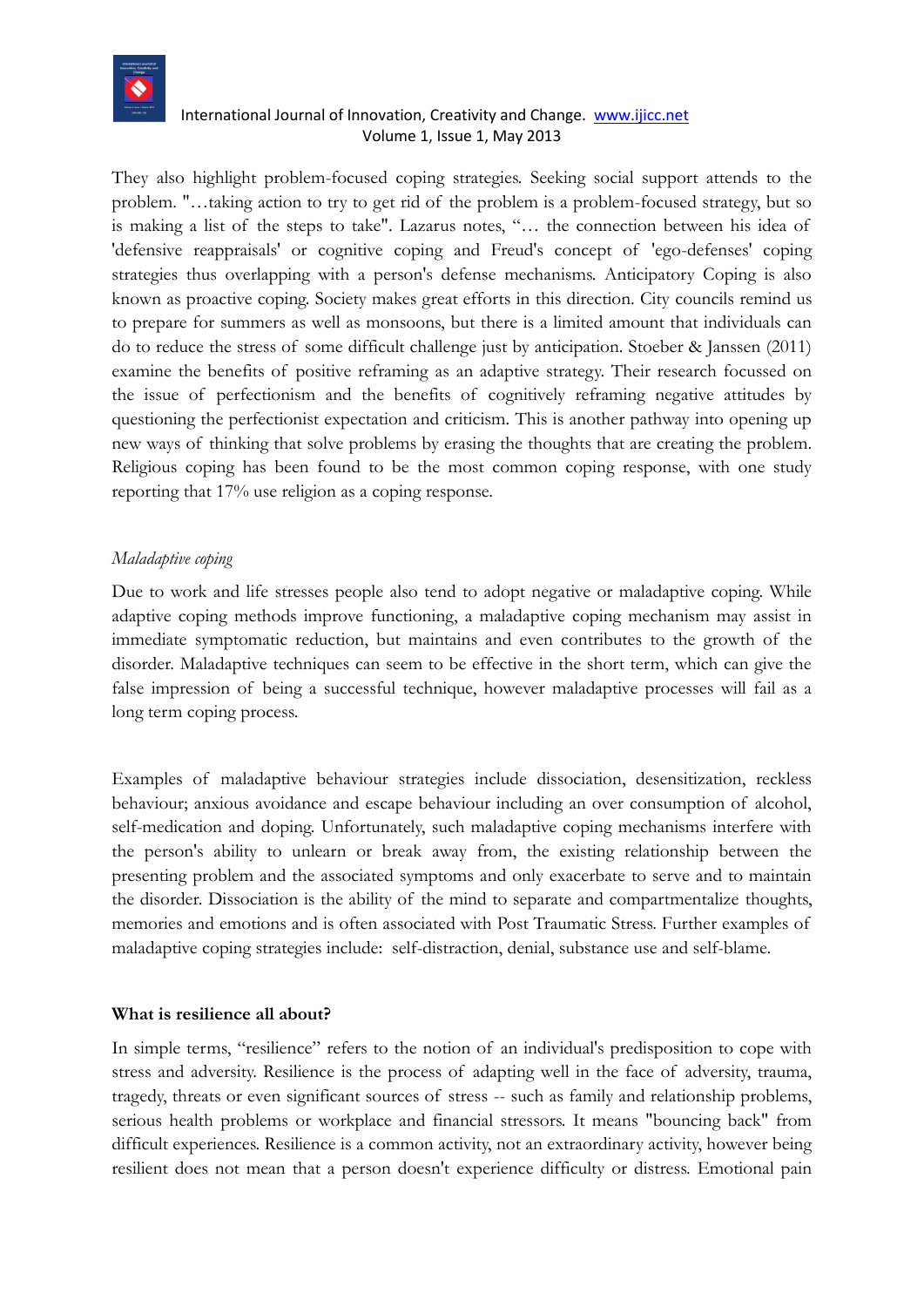

and sadness are common to all of us and more so to people who have suffered major adversity or trauma in their lives. In fact, the road to resilience is a process, a long drive that involves considerable emotional distress. Resilience is not a trait that people either have or do not have. It involves behaviours, thoughts, and actions that can be learned and developed in anyone and involves coping. This coping may result in the individual "bouncing back" to a previous state of normal function or, simply not showing negative effects (Masten, 2009). Resilience crops up in situations of adversity and risk and negative life circumstances that are known to lead to poor outcomes (Luthar & Cicchetti, 2000). There are several theories and approaches that seek to address and promote resilience. Current research suggests that interventions need to address both individual and environmental factors to allow for a holistic multi-systemic approach that supports all ages and all situations (Luthar & Zelazo, 2003; Ungar, 2011; Walsh, 2006).

While individualised interventions seek to strengthen a person in resisting and persisting through adversity sometimes individuals may also require suitability of behavioural changes in combination with interventions to affect the immediate social environment of the person (Jaffee et al., 2007). A similar view is expressed by Walsh [\(2006\)](#page-17-0) who supports multisystem, strengthsbased understanding of family resilience and interventions, that reign in the frontier of social and social cultural ecology. Most writings on resilience refer to the result of individuals being able to interact with their environments and the processes that either promote well-being or protect them against the overwhelming influence of risk factors.

Another form of resilience, referred to as post traumatic growth, is emerging in the resilience discourse. The traumatic affects that impact the foundation of safety and security of an individual, leaving the sufferer floundering in an unfamiliar and unsafe psychosocial environment, has been studied at length (Calhoun and Tedeschi, 2006; Hill, 2013). Adversity dealt with in this positive, strength-based way can lead to better functioning, making it possible for us to relate to resilience as more of a process exhibited by an individual in *reaction* to a situation rather than just an *innate trait* of an individual (Rutter, 2008). Recently there has also been interesting evidence that resilience can indicate a capacity to resist a sharp decline in functioning even though a person temporarily appears to get worse (Boyden & Mann, 2005; Castro & Murray, 2010). Sometimes, what we see in surface behaviour may not be a true reflection of the inner workings of resilience.

#### *Constructing Resilience*

For the purposes of this paper we will view resilience as a two-dimensional construct that concerns itself with exposure to adversity and resultant positive adjustment (Ungar, 2004). This two-dimensional construct implies two judgments: one about a "positive adaptation" and the other about the significance of risk (or adversity). One point of view about adversity could define it as any risks associated with negative life conditions that are statistically related to adjustment difficulties, such as poverty, children of mothers with conditions of mental illness or families and communities that have experienced disasters. Positive adaptation, on the other hand, must demonstrate behaviours that suggest social competency after witnessing distressing events. Once again such competencies differ from society to society and suggest vast differences across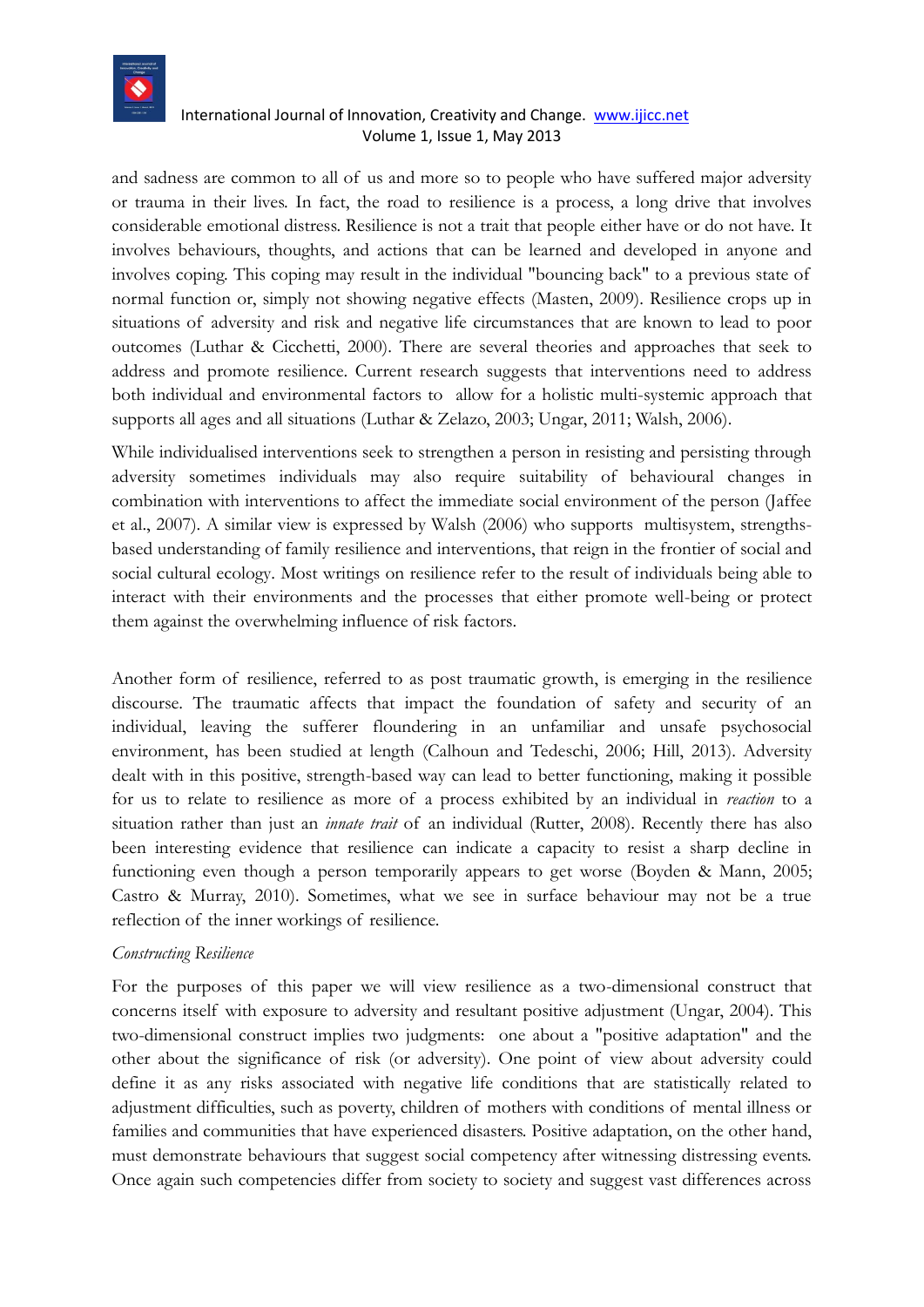

cultures as well. In a previous study Pulla and Bharadwaj looked at the 'love thy neighbour' community resilience demonstrated by Mumbai residents in India on three occasions in their city: the dreadful bomb explosions in Mumbai suburban trains in 2006 that claimed 188 lives; the devastating floods of 2007 when the city was halted for 6 days; and the 26/11 terror attacks of 2008 that shook global humanity. These events raised three questions: *Is resilience* an expression of mutual generosity; is it remarkable acts of heroism in the face of adversity and crisis; and finally, *is resilience* historically a public resource for solace? (Pulla & Bharadwaj, 2010).

Ungar and his colleagues at the Resilience Research Centre (2012) argue that this standard definition of resilience could be problematic because it does not adequately account for cultural and contextual differences in how people in other systems express resilience. They have shown that cultural and contextual factors exert a great deal of influence on the factors that affect resilience amongst population. Resilience has been shown to be more than just the capacity of individuals to cope well under adversity, often localised to those societies where adversity occurred. Resilience, as 'public resource of solace', does not appear to be an indefinitely renewable when crisis hits the world today and links Mumbai, Kashmir, Madrid, London, Karachi, Wall Street and Washington, together (Pulla & Bharadwaj, 2010). Thus resilience is better understood as the opportunity and capacity of individuals to navigate their way to psychological, social, cultural, and physical resources that may pull together during crisis. Most crisises provide opportunities to capacitate individually and collectively to negotiate for life following adversity in appropriate and culturally meaningful ways.

Andrew Zolli and Ann Marie Healy in their latest book, *Resilience: Why things bounce back* (2012), bring in a radically new definition of resilience in rather simple words: 'if we cannot control the volatile tides of change, we can learn to build better boats. We can design- and redesignorganisations, institutions and systems to better absorb disruption, operate under a wider variety of conditions, and shift more fluidly from one circumstance to the next'.

The following illustration summarises to me that resilience expectations in all human endeavours has considerably changed and there is not a reservoir of resilience from which we can draw upon in all adversities.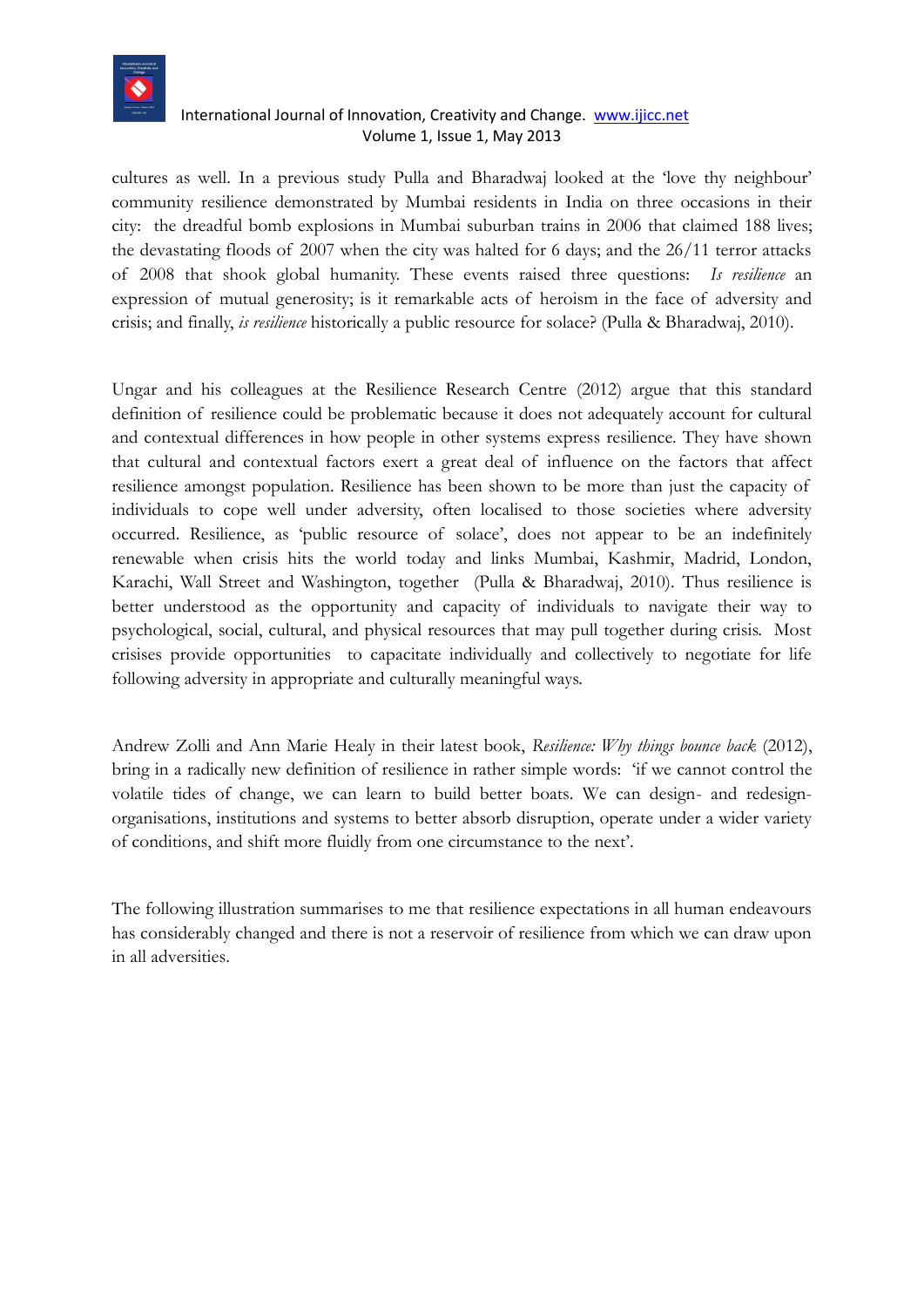

Thus, in these days of turbulence, the ability of people, communities and the systems to maintain their 'core purpose integrity' (Zolli, & Healy, 2012) amid unforseen shocks and surprises expects of us to adapt successfully in spite of experiencing risk factors. There are always challenges in this fragile world of ours, we have persistent poverty, increased susceptibilities to human disease and pestilence, climate changes and an increasing lack of paid employment that could possibly prevent poverty Leskošek (2005), reflecting on what were supposedly true cornerstones of the post –war welfare states namely equality, solidarity and social justice laments that they are being replaced by:

"inequality, exposing differences between 'us' and 'them', between natives and foreigners, rich and poor, those on top and those at the bottom, these differences are likely to grow further asking for more creative ways of ensuring a purpose life and a life" Leskošek 2005: 247)

In my experience as a social worker in floods and community recovery in Queensland, Australia, I often found it was useful to work and facilitate competency development to cope with stress effectively and in a healthy manner. Locating the strengths in clients we work, their problemsolving skills, their ability to seek help in addition to their capacity to offer help to others, were very important. In Latur, Maharashtra, India, a devastating earthquake occurred several years ago and this in a country where there are no social security measures, except for some immediate relief it was amazing to see how people returned to their normal routines. One of the lessons that I brought back to Australia from India was that most people in that earthquake developed an identity of a survivor rather than a victim.

The stories I heard following such a traumatic experience, the miraculous escapes and the inner spirituality that enabled them to reach others, built stronger bonds. Certain aspects of religions/spirituality may, hypothetically, promote or hinder certain psychological virtues that increase resilience. Research has established a connection between spirituality and resilience. Indeed, there is a suggestion that modern western cultures have become neglectful of family thereby reducing opportunities for children to acquire spirituality and resilience. Further, Benson & Thistlethwaite (2008), argue that Western culture and thus its communities, have become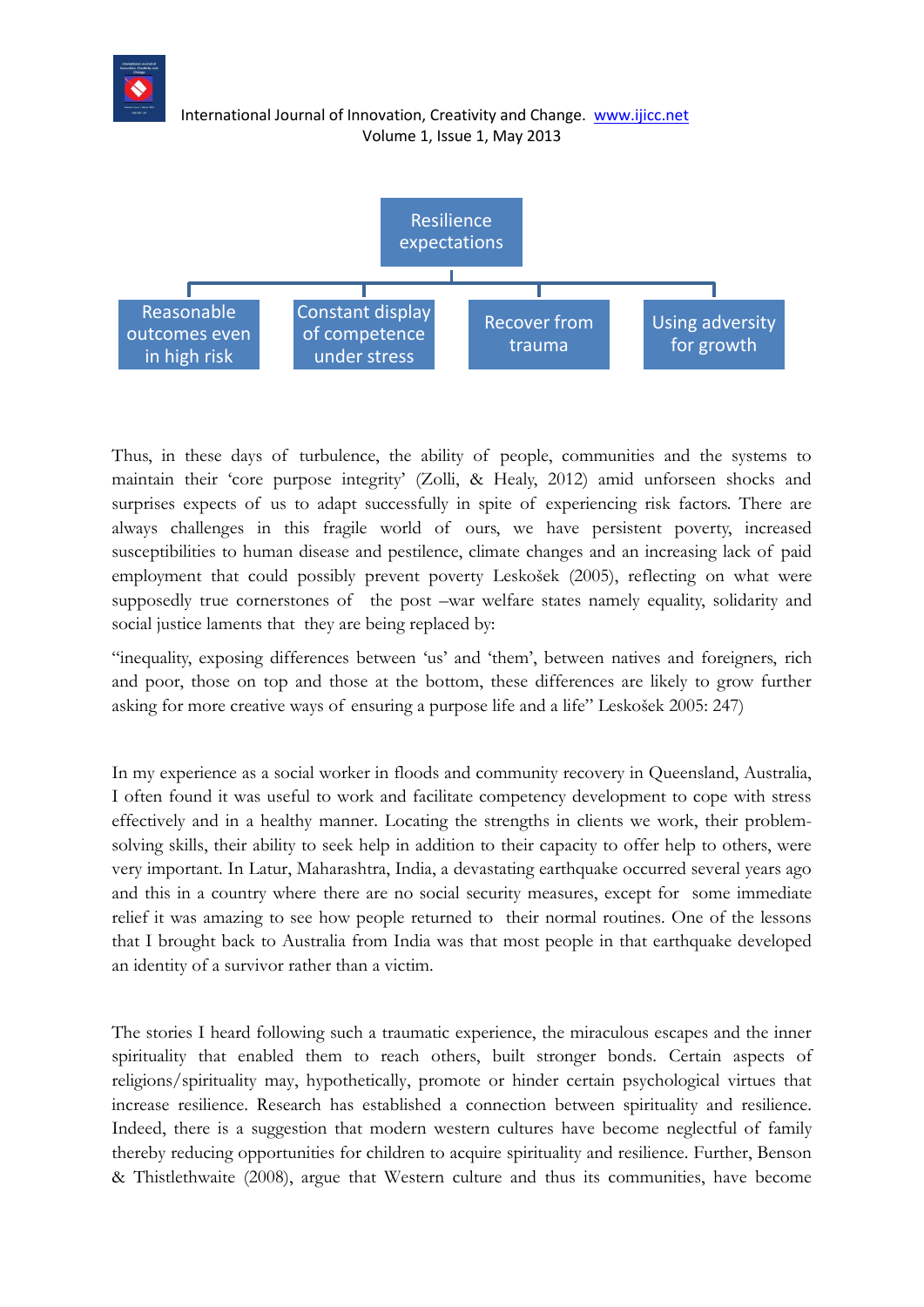

focused on perfection and fail to view "pain, suffering, mistakes and failure" as normal components of life. Financial and personal successes are now valued and failure is not viewed as a learning experience that improves problem solving skills.

# **The Strengths Perspective and Resiliency**

That the world has adversity and it produces challenges which are associated with diverse negative consequences is accepted. Nevertheless, despite negative outcomes predicted and making our lives functional ensuring that there is a purpose, a sense of well-being and meaning in life, communities and organisations are the whole purpose of utilising the strengths approach to developing resilience in people. It starts with the primordial recognition that everybody has the capacity for resilience and that everybody can bounce back.

"The strengths perspective does not require one to discount the grip and thrall of addictions or the humiliating, frightening anguish of child abuse, or the unbidden disorganization and confusion of psychosis. But from the vantage point of a strengths perspective, *it is as wrong to deny the possible just as it is to deny the problem*. And the strengths perspective does decry the intemperate reign of psychopathology and illness as the central civic, moral, and medical categorical imperative. Adherents of the strengths perspective *do not* believe, with good reason, that most people who are the victims of abuse or their own rampant appetites, or that all people who have been traumatized inevitably become damaged goods" (Saleebey, 2000).

As a strengths practitioner I believe that all human processes have the intrinsic capacity to direct people toward a healthy development and to bring their full potential. By utilising a strengths perspective, it allows them to assess attainable goals, mobilize resources to promote change and self-esteem, and finally, become resilient. Common to resiliency theory and the Strengths Perspective is the faith in the capacity of human beings to cope and design their future. Social workers and counsellors interested in this perspective and committed to the core values of their profession, challenge to explore their attitudes, beliefs, biases and their own selves in order to generate a shift in the way they perceive themselves, their clients and their relationship with them.

Resilience does not come from rare and special qualities, but from the everyday magic of ordinary, normative human resources in the minds, brains and bodies of children, in their families and relationships, and in their communities (Masten, 2001). This view point represents the shift from a pathological preoccupation with risk. Most of us manage to have positive lives and to develop successfully; including the most challenged ones from troubled families and disadvantaged communities.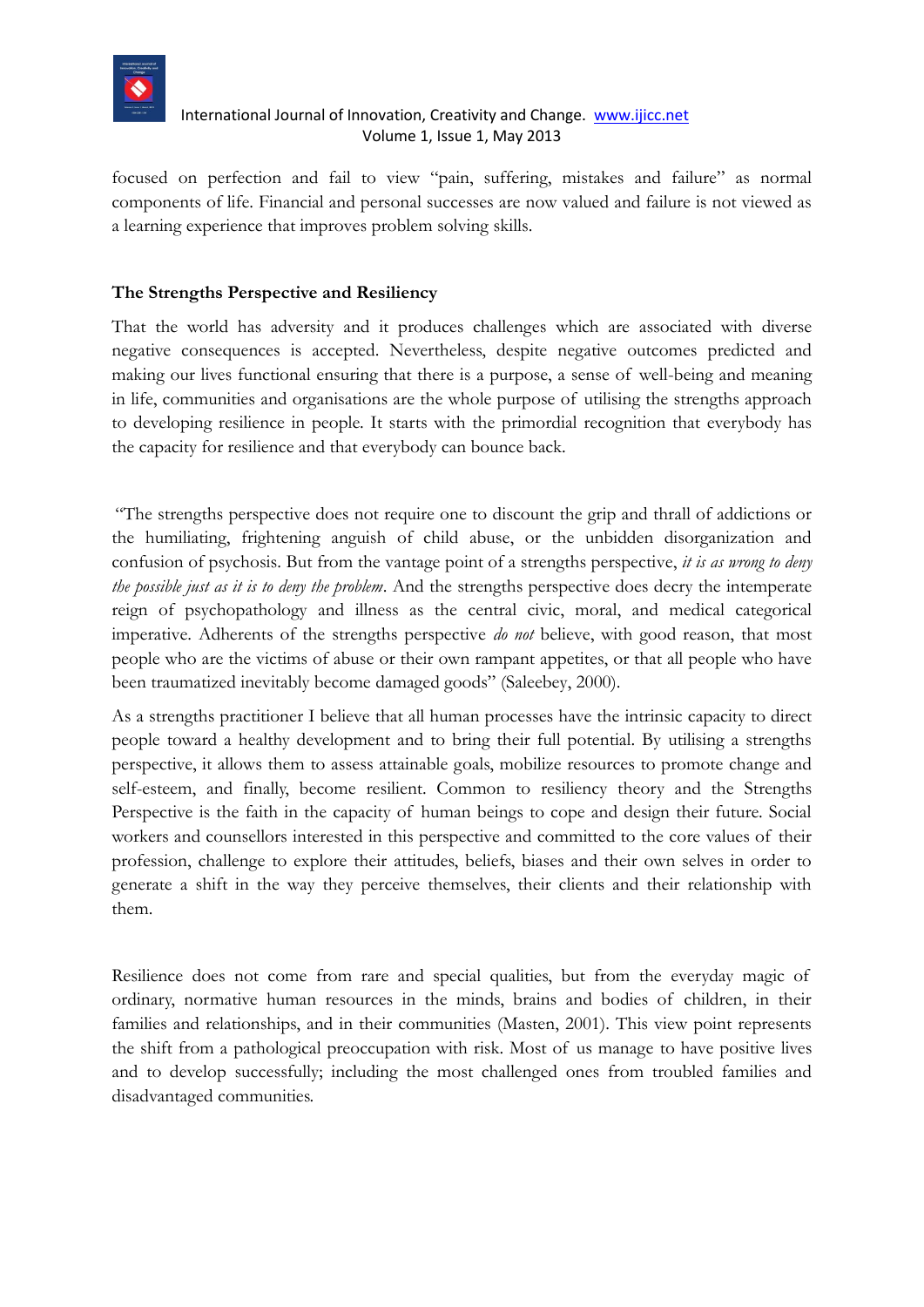

#### *Approaching Inner strengths*

Be it coping or resiliency development, the core business in our societies today, seeks to empower alternatives to traditional methods. Our attention is to facilitate change by helping to look at what has worked, what does not work and what might work presently. It is important for those who facilitate and those desiring change to be integral to this process of change. As helping professionals, we pride ourselves with the skill set to deal with our existence and manifestations of the state of unsatisfactory suffering; stress; anxieties and tensions (Pulla, 2010).

I am aware that the Buddhist perspective presents a couple of themes that appear to be useful in influencing human behaviour. They are internalised verbalisations and visualisations. Internal verbalisations are the talk and chatter that constantly invade the human consciousness while internal visualisations are mental pictures that are produced in the human mind. Therapists believe both need taming. One method of taming internal verbalisation is to overwhelm them and replace them with diversions including mindfulness, meditative practices, engaging in good companionships and suitable conversations (Pulla, 2010). The taming of internal visualisations is to constantly hold in one's mind a higher image of him or her, even an imaginary higher image for the moment that one is comfortable with. With the taming of the 'swinging monkey' there is a possibility to draw into the present instead of living in the past. We do need a paradigm shift: seeking solutions from inside to seeking solutions from outside. Would this be through a silent inquiry? Philosopher Arka Srinivas (2013) suggests a refreshingly new approach of taking the route of conscious awareness.

Conscious awareness takes one to an even deeper level. According to Arka:

"It is not just a matter of raising awareness intellectually through knowledge. Here you raise your awareness emotionally and with full involvement of your deeper mind prevailing in the heart region. In this process you gain positive energy, intuitive wisdom and a sense of direction" Arka, 2013: 39)

My recent visits and conversations in Tuzla and Sarajevo in Bosnia and Herzegovina with mental health professionals, confirms that a great number of people are withdrawing into the past. I also saw a growing number of people attempting to reduce their stresses and anxieties through acceptance of events as they are, rather than what they would like them to be. It appears to me that we need to work on our capabilities as helping professionals to engage in conversations that allow us to go into the cause that leads us to the rot that is currently manifested in the world. Perhaps we need to ask this question in a different way: Are we actually perpetuating and indulging in coping and resilience skills to deal with effects and neglecting a discourse on returning to the causes of the effects in the first place? For the last five years I have been working on these themes and pondering over the roots of our business in human services and I started feeling that we are losing the plot.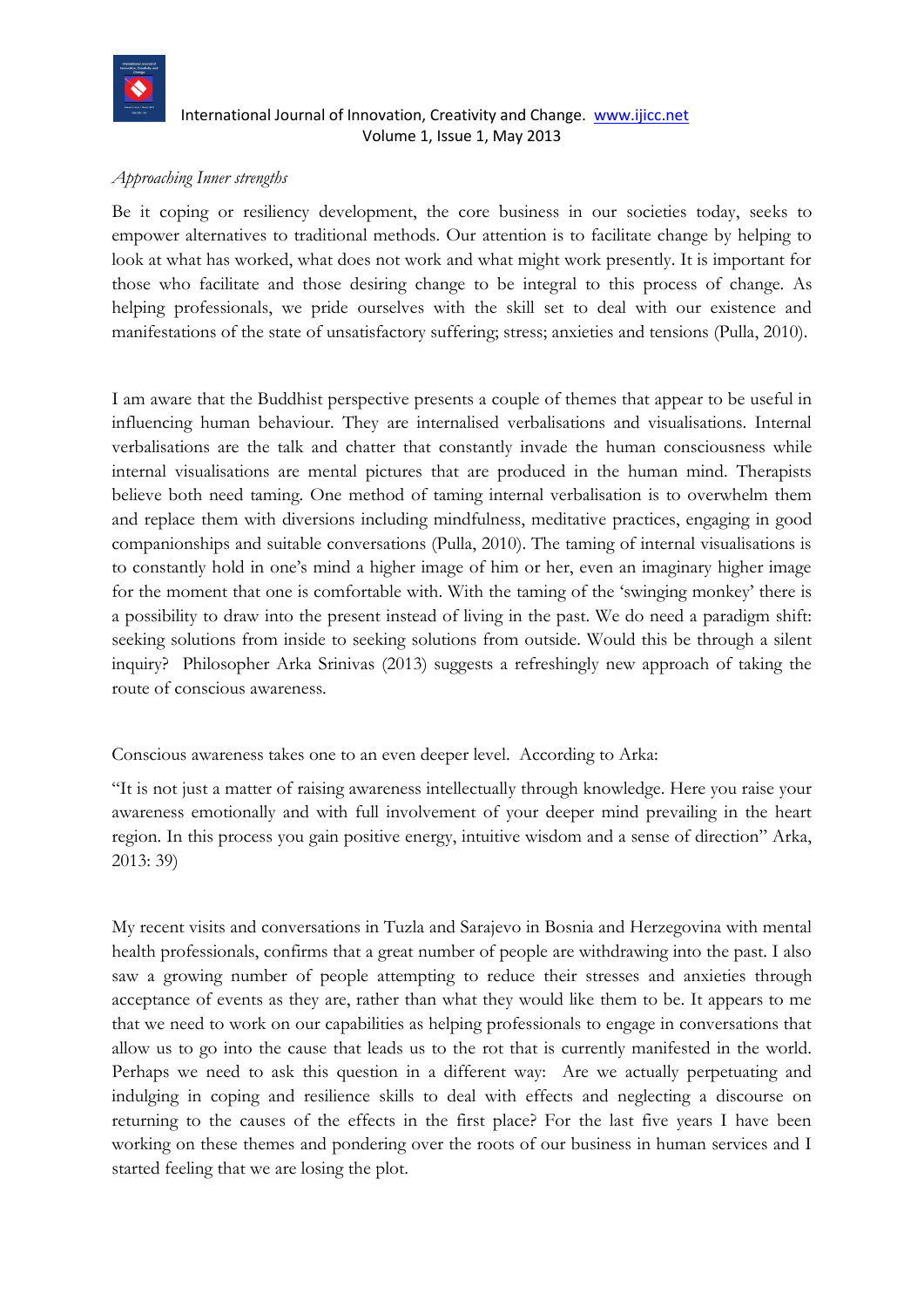

Problems appear to be more fundamental: *The gradual erosion of human values, few people's greed over many people's need, anomie and the growth of human alienation in our civil societies are some of the main issues that we are* not *dealing with.*

These are problems we need to confront. How do people live with economic and social inequality? The short answer is that they don't, not if they can help it. They walk miles, dragging their bodies and meagre possessions including children in the hope of finding food, water and safety. They have done that for many years in many parts of Africa. Or brave the seas in dinghies to far off shores, miles away from their countries of birth. While being compassionate may be virtuous, practice of obligatory compassion in the face of illegitimate suffering, appears to me as a cop out that converts societal guilt into a false responsibility.

As helping professionals with an obligatory humanitarian and social justice response to human suffering, we also need to wake up to our professional responsibilities to see the truth, i.e. *the ultimate cause of suffering in the world today.* The task is in front of us and I am sure we are capable of moving centre stage, not only to show how people organise themselves in the face of suffering and global inequality today, but how this might be made more just. This involves a fundamental critique of current practices and use of the opportunity to ponder over the roots of our crisis and make decisions about 'where to from here'.

# **References:**

Abramson, L.Y., Seligman, M.E.P., & Teasdale, J.D. ( 1978). Learned Helplessness in humans: A critique and reformulation. *Journal of Abnormal Psychology, 97* (1).49-74.

Alinovia, L., D'Erricoa, M., Manea, E., and Romanob, D., (2010) Livelihoods Strategies and Household Resilience to Food Insecurity: An Empirical Analysis to Kenya SOCIETA' ITALIANA DI ECONOMIA AGRARIA XLVII Convegno di Studi "L'agricoltura oltre le crisi" Campobasso, 22-25 settembre 2010

Arka, Srinivas. (2013). *Arka Dhyana: Intuitive Meditation.* United Kingdom, London, Coppersun Books, [www.arkadhyana.org](http://www.arkadhyana.org/)

Belt, D. *The Coming Storm* Retrieved from <http://ngm.nationalgeographic.com/print/2011/05/bangladesh/belt-text>

Benson, J. & Thistlewaite, J. (2008). *Mental health across cultures: A practical guide for primary care.*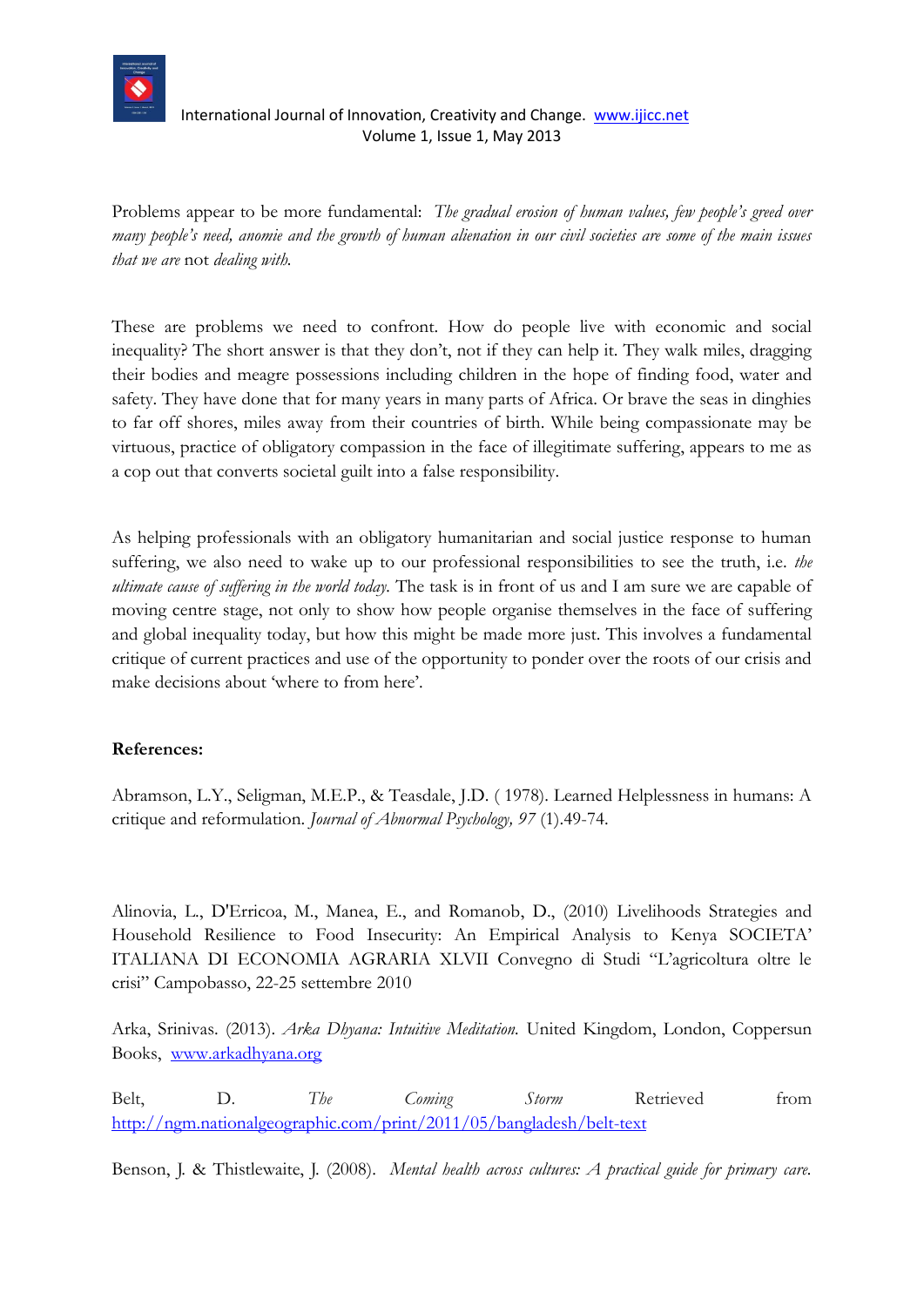

Sydney: Radcliffe Publishing

Boyden, J. & Mann, G. (2005). Children's risk, resilience, and coping in extreme situations. In M. Ungar (Ed.), Handbook for working with children and youth: Pathways to resilience across cultures and contexts (pp. 3-26). Thousand Oaks, CA: Sage.

Bhushan, B. (2010) Psychiatric profiling of the Indian geriatric population: Implications for possible interventions, (p 8) Coping Resilience and Hope Building, Asia Pacific Regional Conference, 9-11 July 2010 Abstracts (ISBN 978-09802994-2-7)

Castro, F.G. & Murray, K.E. (2010). Cultural adaptation and resilience: Controversies, issues, and emerging models. In J.W. Reich, A.J. Zautra & J.S. Hall (Eds.), Handbook of adult resilience (pp. 375-403). New York: [Guilford Press.](http://en.wikipedia.org/wiki/Guilford_Press)

Calhoun, L. G. & Tedeschi, R.G. (2006). *Handbook of Posttraumatic Growth: Research and Practice.*New York: Erlbaum.

Carver, C. S.; Connor-Smith, J. (2010). Personality and coping. *Annual Review of Psychology*, 61, 679 - 704.

Cummings, E. M., Greene, A. L. & Karraker, A. H. (1991). *Life-span Developmental Psychology: Perspectives of stress and coping*. Hillsdale, NJ: Erlbaum.

Dommett, J. (2010). From being devalued and powerless to coping and resilience: a personal story of recovery (p.37) Coping Resilience and Hope Building, Asia Pacific Regional Conference, 9-11 July 2010 Abstracts ( ISBN 978-09802994-2-7)

Graham,C (2010). Psychological strengths and health of people over 65 years living in the community, ( p. 27) Coping Resilience and Hope Building, Asia Pacific Regional Conference, 9- 11 July 2010 Abstracts ( ISBN 978-09802994-2-7)

Fekadu, T. (2012). *No One's Son.* Falmouth, UK: Leapfrog Press.

Folkman, S. & Lazarus, R. S. (1990). Coping and Emotion. In Nancy Stein, N. L., Leventhal, B. & Trabasso, T. (eds.), *Psychological and Biological Approaches to Emotion.* New Jersey: Lawrence Erlbaum Associates.

Hill, R. (2013). Trauma – Creating Beneficial Change. In Pulla, V., Shatté, A., Warren, S. (Eds.), *Perspectives on Coping and Resilience*, Authors Press, New Delhi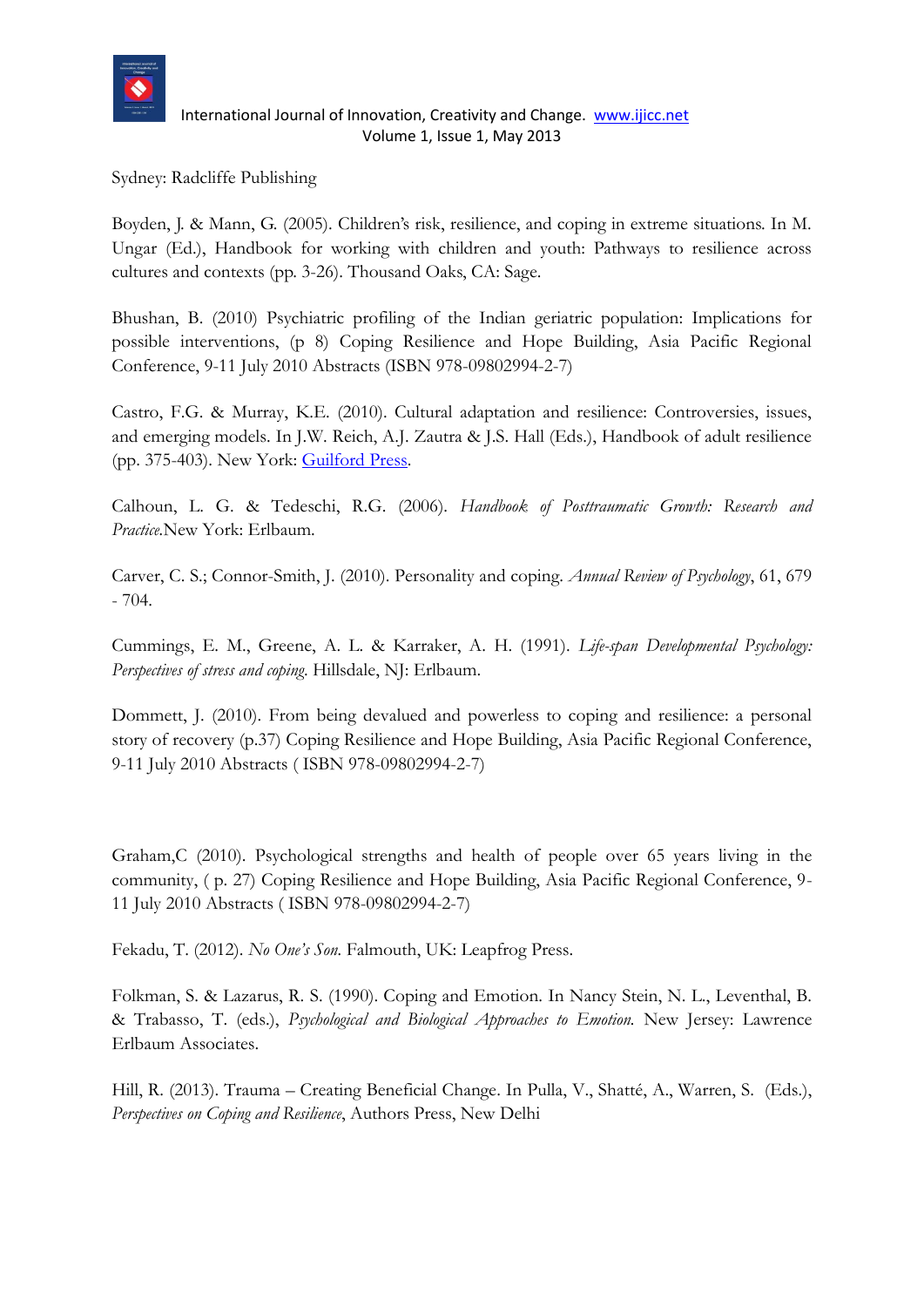

The Huffington Post (2011) 'Chilean Miners', First Posted: 09/02/10 12:54 PM ET Updated: 11/17/11 [http://www.huffingtonpost.com/2010/09/02/stories-of-resilience](http://www.huffingtonpost.com/2010/09/02/stories-of-resilience%20fro_n_703418.html#s133802&title=Chilean_Miners)  [fro\\_n\\_703418.html#s133802&title=Chilean\\_Miners](http://www.huffingtonpost.com/2010/09/02/stories-of-resilience%20fro_n_703418.html#s133802&title=Chilean_Miners)

The Huffington Post (2011). 'New Orleans Residents' retrieved from

[http://www.huffingtonpost.com/2010/09/02/stories-of-resilience](http://www.huffingtonpost.com/2010/09/02/stories-of-resilience-fro_n_703418.html#s133780&title=New_Orleans_Residents)[fro\\_n\\_703418.html#s133780&title=New\\_Orleans\\_Residents](http://www.huffingtonpost.com/2010/09/02/stories-of-resilience-fro_n_703418.html#s133780&title=New_Orleans_Residents)

Kong, V, (2010) 'beating the odds' *Albuquerque Journal,*

<http://www.abqjournal.com/north/22231725north08-22-10.htm#ixzz2O8QLi4FJ>

Jaffee, S. R., Caspi, A., Moffitt, T. E., Polo-Tomás, M., & Taylor, A. (2007). Individual, family, and neighborhood factors distinguish resilient from non-resilient maltreated children: A cumulative stressors model. *Child Abuse & Neglect, 31*(3), 231-253. doi: 10.1016/j.chiabu.2006.03.011.

Kataria, M, Laughter Yoga International. (2012). What is laughter yoga? Retrieved from: [http://laughteryoga.org/index.php?option=com\\_content&view=article&id=180:what-is](http://laughteryoga.org/index.php?option=com_content&view=article&id=180:what-is-laughter-yoga&catid=85:about-laughter-yoga&Itemid=265)[laughter-yoga&catid=85:about-laughter-yoga&Itemid=265](http://laughteryoga.org/index.php?option=com_content&view=article&id=180:what-is-laughter-yoga&catid=85:about-laughter-yoga&Itemid=265)

Kokonyange, Jacques Kikuni , & SYFIA INTERNATIONAL. (2012). Straddling the Congo-Uganda border with two nationalities - best of both lives. Worldcrunch : all the news is global, 2012(28 August). [http://www.worldcrunch.com/culture-society/straddling-the-congo-uganda](http://www.worldcrunch.com/culture-society/straddling-the-congo-uganda-border-with-two-nationalities-best-of-both-lives/drc-uganda-border-identification-african-economy/c3s9431/#.UI2yx2flbj1)[border-with-two-nationalities-best-of-both-lives/drc-uganda-border-identification-african](http://www.worldcrunch.com/culture-society/straddling-the-congo-uganda-border-with-two-nationalities-best-of-both-lives/drc-uganda-border-identification-african-economy/c3s9431/#.UI2yx2flbj1)[economy/c3s9431/#.UI2yx2flbj1](http://www.worldcrunch.com/culture-society/straddling-the-congo-uganda-border-with-two-nationalities-best-of-both-lives/drc-uganda-border-identification-african-economy/c3s9431/#.UI2yx2flbj1)

Lazarus, R. S., & Folkman, S. (1984). *Stress, Appraisal, and Coping.* New York, NY: Springer Publishing.

Leadbeater, B., Dodgen, D. & Solarz, A. (2005). The resilience revolution: A paradigm shift for research and policy. In R.D. Peters, B. Leadbeater & R.J. McMahon (Eds.), *Resilience in children, families, and communities: Linking context to practice and policy*, (pp. 47-63). New York: Kluwer.

Leskošek, V. (2005). Globalne neenakosti. *Socialno delo*, letnik 44 (2005), št. 4-5. [*Global inequalities. Social Work, year 44 (2005), number 4-5*].

Luthar, S. S., & Cicchetti, D. (2000). The Construct of Resilience: A Critical Evaluation and Guidelines for Future Work. [Article]. *Child Development, 71*(3), 543.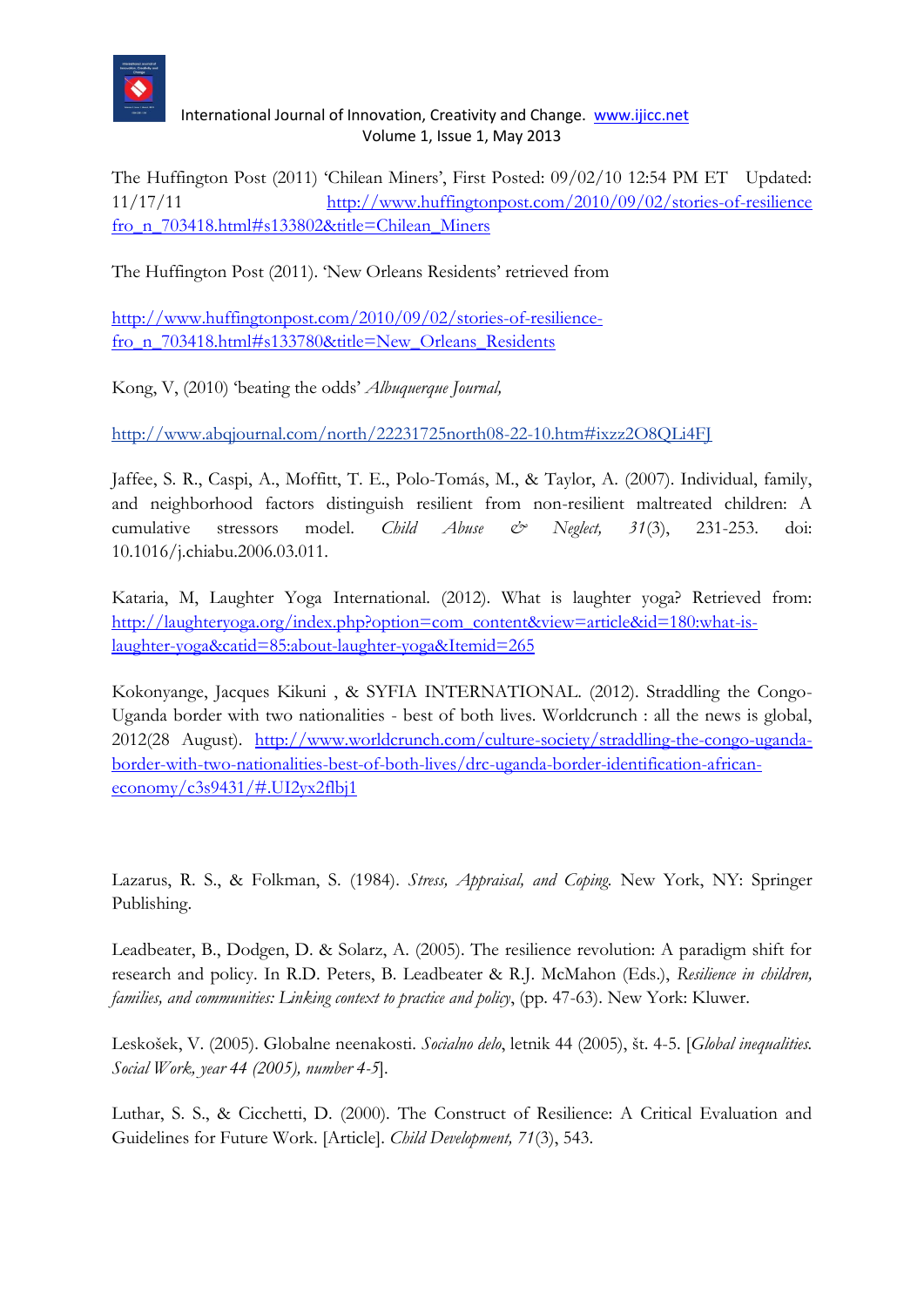

Masten, A.S., & Coatsworth, J.D. (1998). The development of competence in favourable and unfavourable environments: lessons from research on successful children. *American Psychologist, 53* (2). 205-220.

Masten, A. (2001). Ordinary magic: Resilience processes in development. *American Psychologist*, 56(3), 227-238.

Masten, A. S. (2009). Ordinary Magic: Lessons from research on resilience in human development. *Education Canada* 49 (3): 28–32. Retrieved from: [http://www.cea](http://www.cea-ace.ca/sites/default/files/EdCan-2009-v49-n3-Masten.pdf)[ace.ca/sites/default/files/EdCan-2009-v49-n3-Masten.pdf.](http://www.cea-ace.ca/sites/default/files/EdCan-2009-v49-n3-Masten.pdf)

Maxwell, d., Caldwell, R (2008) The coping strategies index field methods manual  $2<sup>nd</sup>$  edition, CARE, USA

Mercy Corps, (2012), from conflict to coping: evidence from southern Ethiopia on the contributions of peace building to drought and resilience among pastoralist groups, Retrieved from

[http://www.mercycorps.org/sites/default/files/from\\_conflict\\_to\\_coping\\_-\\_final.pdf](http://www.mercycorps.org/sites/default/files/from_conflict_to_coping_-_final.pdf)

Murray, K., (2010). Resilience among Sudanese in Australia (p.33) Coping Resilience and Hope Building, Asia Pacific Regional Conference, 9-11 July 2010 Abstracts ( ISBN 978-09802994-2-7)

Pulla, V., Bhardwaj, S,(2010). Is resilience a renewable resource? Case of Mumbaites and mendicants of Varanasi, (p.44) Coping Resilience and Hope Building, Asia Pacific Regional Conference, 9-11 July 2010 Abstracts ( ISBN 978-09802994-2-7)

Pulla, V., (2010) Presidential Speech at the International Conference (p.IV-V) Coping Resilience and Hope Building, Asia Pacific Regional Conference, 9-11 July 2010 Abstracts (ISBN 978- 09802994-2-7)

(2012) 'What are strengths-based practices all about? In Pulla, V., Chenoweth, L., Francis, A., Bakaj, S. (Eds). Papers in Strengths-based Practice, New Delhi: Allied Publishers

-(2013), Contours of Coping and Resilience: the front story, In V., Pulla, A. Shatté, A., Warren, S. (Eds.), Perspectives on Coping and Resilience, Authors Press, New Delhi

Revich, K. & Shatté, A. (2002). *The Resilience factor*. New York: Broadway Books

Riggs, A. (2010) In the shadows Art that reveals, transforms and restores(p.13) Coping Resilience and Hope Building, Asia Pacific Regional Conference, 9-11 July 2010 Abstracts ( ISBN 978- 09802994-2-7)